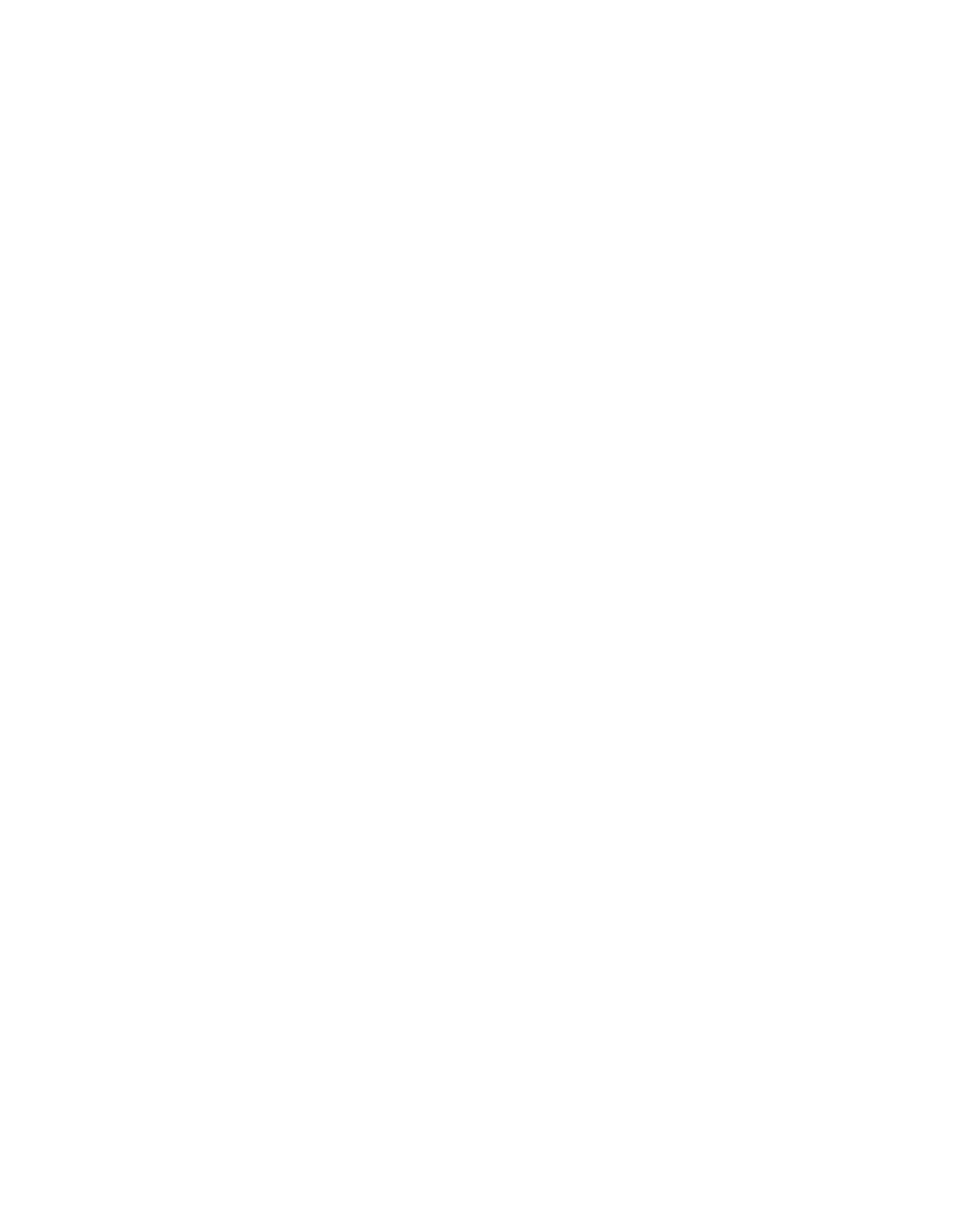# **A**

# **ACCRUAL BASIS OF ACCOUNTING**

A method of accounting that recognizes the financial effect of transactions, events, and interfund activities when they occur, regardless of the timing of related cash flows.

## **AD VALOREM TAX**

(Which means "accounting to its value"). A state or local government tax based on the value of real property as determined by the county tax assessor. In the State of California, Proposition 4 limits Ad Valorem taxes. Proposition 13 limits property tax to 1.0 percent of the assessed valuation of the property.

## **ADOPTED BUDGET**

The City Council approved annual budget establishing the legal authority for the expenditure of funds as set forth in the adopting City Council budget resolution.

## **AFFILIATED AGENCY**

A legally separate entity which, because its operations are substantively part of the City's mission and operations, and because the City bears responsibility and accountability for fiscal matters of the entity, is budgeted for and reported on by the City in its budgetary and financial statements.

## **AGENCY FUND**

See Fund, this section.

# **APPROPRIATION**

An authorization by the City Council to make expenditures/ expenses and to incur obligations for a specific purpose within a specific time frame.

### **ASSESSED VALUATION**

A dollar value placed on real estate or other property by Los Angeles County as basis for levying property taxes.

# **ASSETS**

Physical items owned by the City for which a value has been attached.

# **AUDIT**

An examination and evaluation of the City's records and procedures to ensure compliance with specified rules and regulations, and best practices. The City Charter requires a yearly independent financial audit, by an independent certified public accountant that forms an audit opinion regarding the legitimacy of transactions and internal controls. The City complies with provisions of the Single Audit Act of 1984 and US Office of Management & Budget (OMB) Circular A-128, which review federal financial assistance, internal controls, and compliance with federal laws and regulations. Ongoing internal audits are performed to ensure conformity to the City's investment and other corporate policies. Management audits and evaluations of managerial efficiency and effectiveness are also ongoing. (See also CAFR)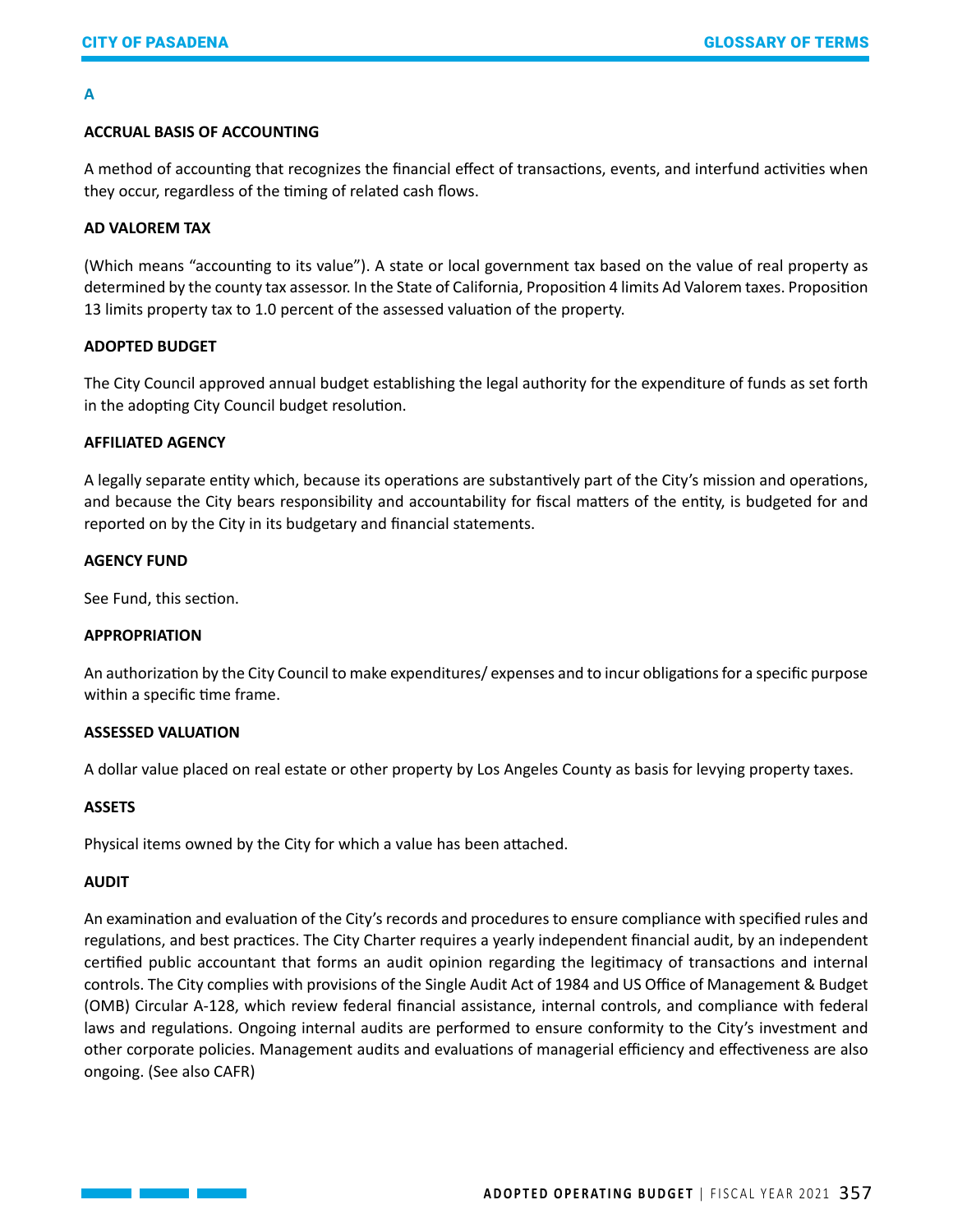### **B**

# **BALANCED BUDGET**

When the total of revenues and other financing sources is equal to or greater than the total of expenditures and other financing uses, the budget is balanced.

# **BASIS OF ACCOUNTING**

The timing of recognition, that is, when the effects of transactions of events are recognized for financial reporting or budgeting purposes. The three basis of accounting for governmental agencies are: (1) cash basis (when cash is received or paid), (2) accrual basis (when the underlying transaction or event takes place), and (3) modified accrual basis (revenues are recognized in the accounting period in which they become available and measurable and expenditures are recognized in the accounting period in which they become available and measurable and expenditures are recognized in the accounting period in which the fund liability occurred).

## **BOND**

A written promise issued by the City to pay a specific sum of principal amount, at a specific date(s) in the future, together with periodic interest at a special rate to raise capital, usually to pay for the construction of long-term infrastructure projects. Two major types of bonds include General Obligation Bonds and Revenue Bonds.

## **BOND PROCEEDS**

Funds received from the sale or issuance of bonds.

### **BONDED DEBT**

The amount at which a bond or note is bought or sold above its par value or face value without including accrued interest.

## **BUDGET**

A plan of financial operation comprised of estimated expenditures for a given period (usually a single fiscal year) and the proposed means of financing the expenditures (through revenues).

## **BUDGET PREPARATION**

Process by which the annual fiscal spending plan is prepared by City staff for presentation as the City Manager's recommended budget to the City Council. City Charter requires presentation of the City Manager's recommended budget occur on or before the third Monday in May.

## **BUDGET REVIEW PROCESS**

Process by which the recommended budget is discussed and finalized by the City Manager and City Council in a public hearing.

# **C**

# **CERTIFICATES OF DEPOSIT (CD)**

Investment vehicles issued by nationally or state charted banks or state or federal savings institutions.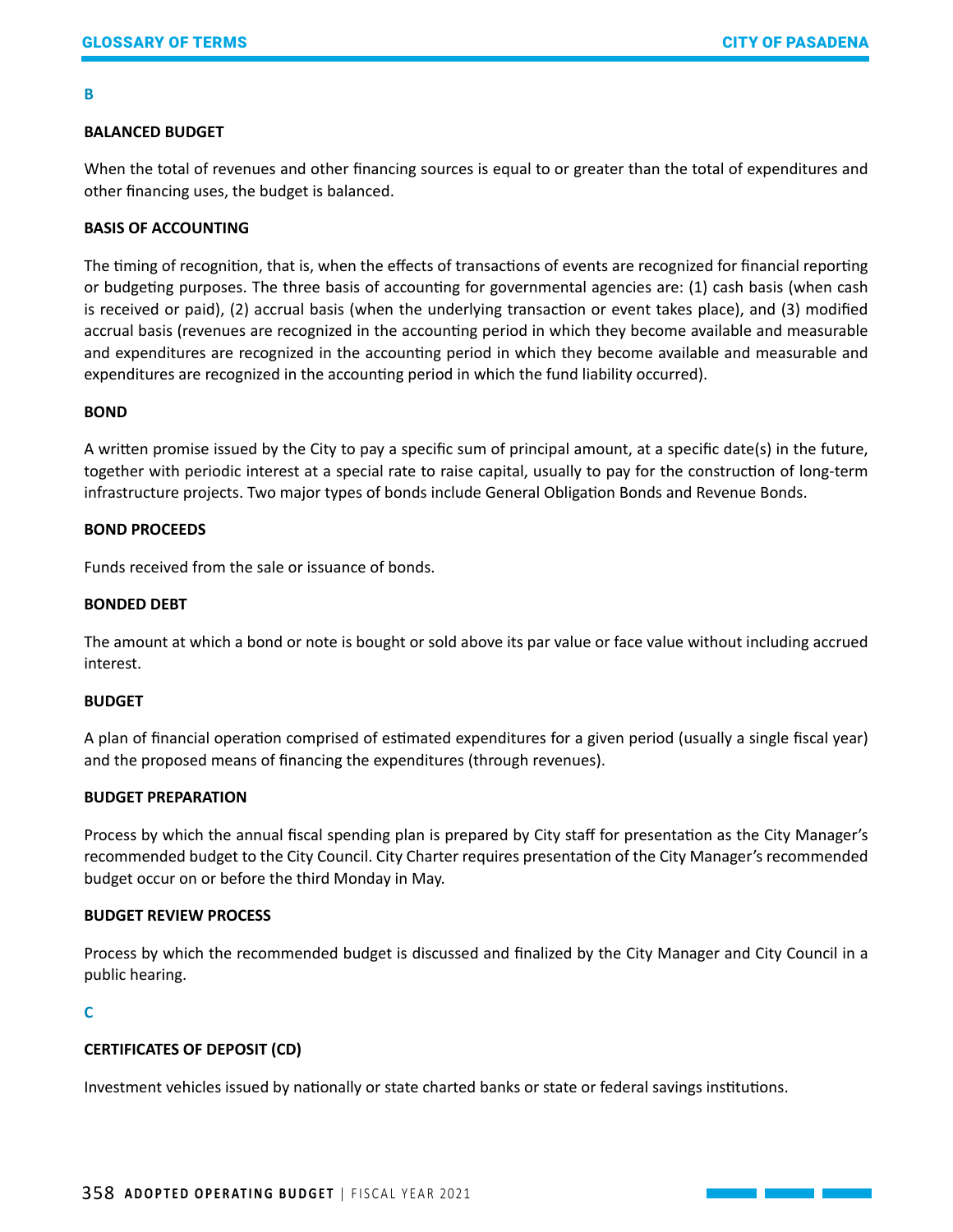## **CAPITAL BUDGET**

A financial plan showing planned expenses, and revenues associated with those expenses, for purchase or construction of capital improvements which have a useful life of over a year. The City of Pasadena prepares a fiveyear plan called the Capital Improvement Program (CIP) Budget. Appropriations are added to projects each fiscal year as the CIP is adopted.

## **CAPITAL EXPENDITURES**

Money spent to purchase or construct capital improvement projects.

## **CAPITAL IMPROVEMENTS**

A permanent physical addition to the City's assets including the design, construction, and/or purchase of land, buildings, facilities, or major renovations.

## **CAPITAL OUTLAY**

A budget appropriation category for equipment having a unit cost of more than \$10,000 and an estimated useful life of over one year.

## **CAPITAL PROJECTS FUND**

See Fund, this section.

# **CASH BASIS ACCOUNTING**

A basis of accounting under which transactions are recognized only when cash is received or disbursed.

### **CERTIFICATES OF PARTICIPATION (COPS)**

Debt instruments used to raise revenue for the City to fund items or activities such as equipment purchases or capital projects. Specific City assets or operating revenues are pledged to guarantee payment of the certificates.

### **CHARGES FOR SERVICES**

and the state of the state of the

Reimbursement for services rendered to the public or to some other program/fund in the City.

## **CITY CHARTER**

The legal authority granted by the State of California establishing the entity known as the City of Pasadena and giving it the ability to provide services and collect revenue to support those services.

## **CITY MANAGER'S TRANSMITTAL LETTER**

A general discussion of the budget. The letter contains an explanation of principal budget items and summaries.

# **COMMUNITY DEVELOPMENT BLOCK GRANT (CDBG)**

A federal intergovernmental transfer program to state and local governments which provides minimally - restricted grant moneys for the provision of local health, human service, housing, education, and public welfare needs. The grants are minimally restricted in that the federal government allows the local government to determine the grant uses. Pasadena makes this determination by performing a needs assessment and then conducting public grant award hearings.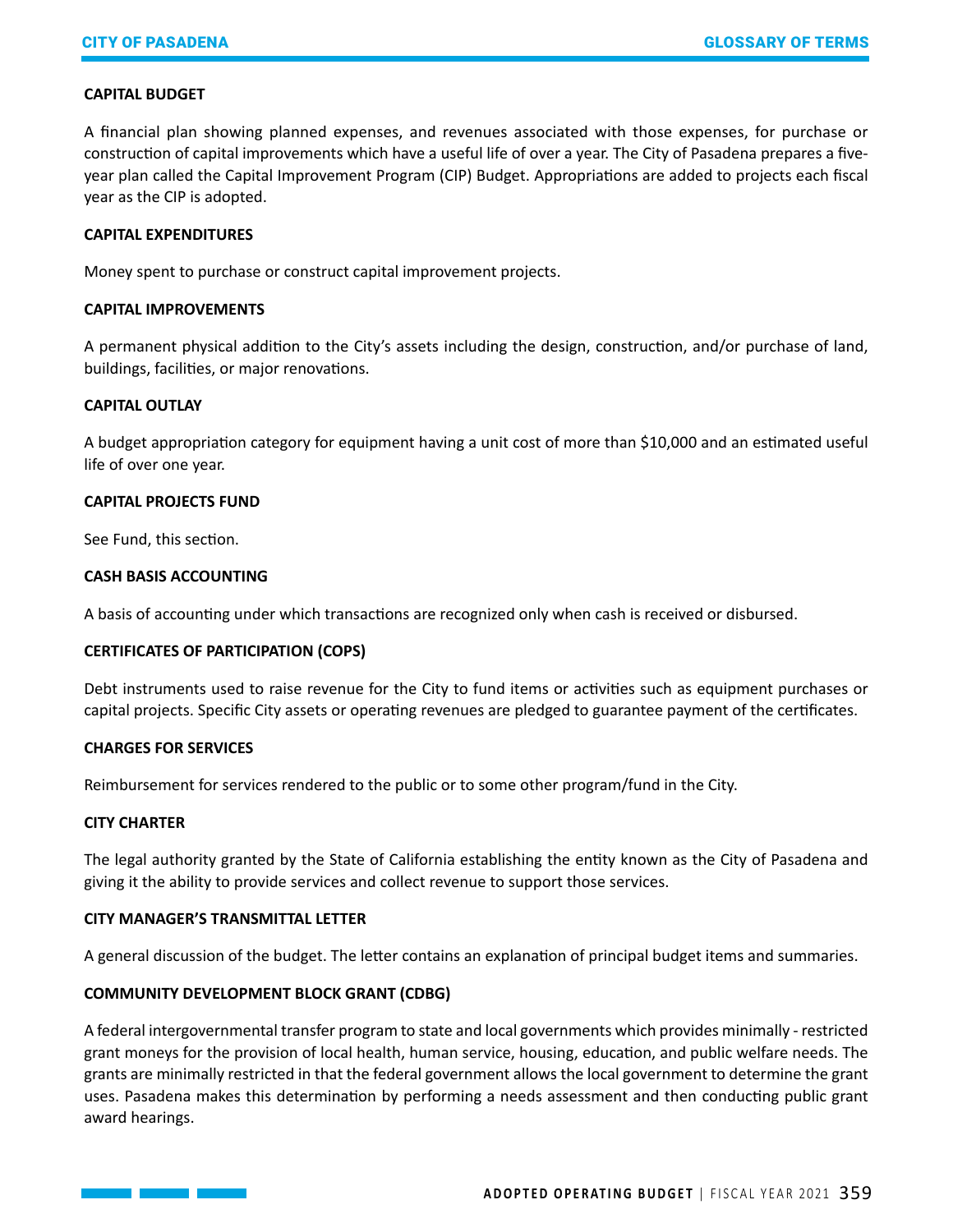## **COMPREHENSIVE ANNUAL FINANCIAL REPORT (CAFR)**

A yearly report published by the Director of Finance in accordance with Section 907.5 of the City Charter. It provides the Council, residents and other interested parties with information on the financial position of the City and its various agencies and funds. Report contents include a statement of the financial position of the City, a summary of adopted, amended, and previous fiscal years, tabulations of unfunded obligations; amounts paid to retirement systems, and all available reports by the City's independent auditors.

## **CONSUMER PRICE INDEX (CPI)**

A statistical description of price levels provided by the US department of Labor. The change in this index from year to year is used to measure the cost of living and economic inflation.

## **CORP BOND OR CORPORATE BOND**

Debt issued by corporations.

## **D**

## **DEBT SERVICE**

The payment of principal and interest on an obligation resulting from the insurance of bonds, notes, or certificates of participation. Details of expenditures can be found in the Non-Departmental section of the published FY 2019 Adopted Operating Budget.

### **DEBT SERVICE REQUIREMENTS**

The amount of money required to pay interest on outstanding debt and required contributions to accumulate moneys for future retirement of bonds.

### **DEFICIT**

An excess of expenditures or expenses over revenues (resources) during a single accounting period.

### **DEPARTMENT**

A major organizational group of the City with overall management responsibility for an operation or a group of related operations within a functional area.

## **DEPARTMENTAL EXPENDITURES**

Planned spending by individual departments in the City associated with the provision of services and programs to the public.

## **DEPRECIATION**

(1) Expiration in the service life of capital outlay assets attributable to wear and tear, deterioration, action of the physical elements, inadequacy or obsolescence. (2) The portion of the cost of a capital asset that is charged as an expense during a particular period.

# **DIRECT COSTS**

Expenses associated with the actual provision of a service or program.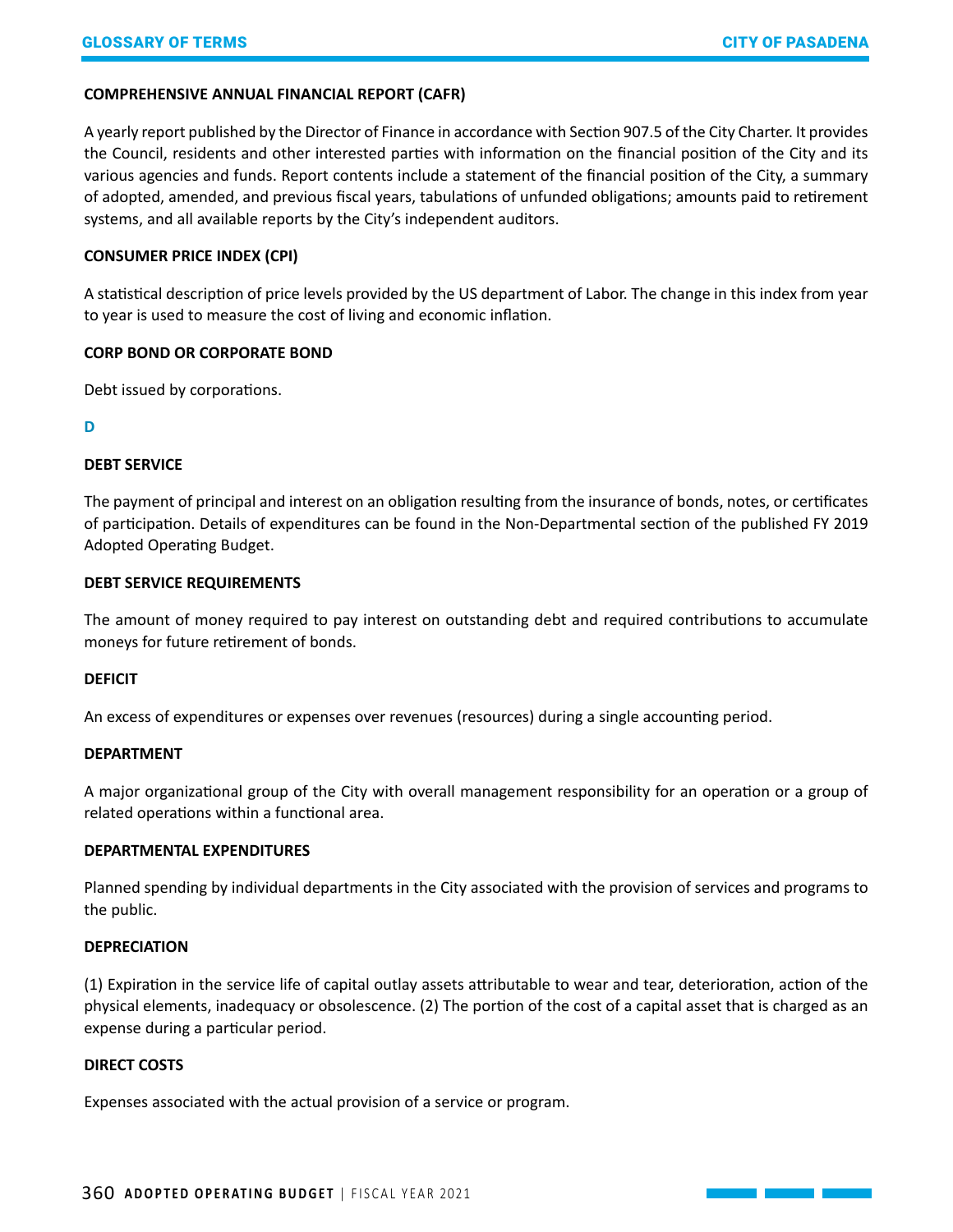# **DIVISION**

An organizational subgroup of a department.

# **E**

# **ENCUMBRANCE**

A legal obligation or commitment to expend resources in the future for a service or item, such as a long-term contract or purchase order. The use of encumbrances helps prevent overspending and provides officials with information on the amount of money remaining to be spent.

# **ENTERPRISE**

Governmental entities that operate in a manner similar to, and provide services competitive with, those of private business enterprises. Enterprises are self-supporting service fees rather than taxes or transfers and are used to fund the business on a continuing basis.

# **ENVIRONMENTAL ADVISORY COMMISSION**

The Commission provides policy advice for promoting environmental stewardship and urban sustainability in accordance with the United Nations Urban Environmental Accords.

# **EXPENDITURES**

Decreases in net financial resources. Expenditures include current operating expenses, which require the current or future use of net current assets, debt service and capital outlays.

# **EXPENSES**

Decreases in net total assets. Expenses represent the total cost of operations during a period regardless of the timing of related expenditures.

### **F**

# **FED AGENCIES**

Federal Agency or United States government-sponsored enterprise obligations, participations, or other instruments, including those issued by or fully guaranteed as to principal and interest by the federal agencies or United States government-sponsored enterprises.

# **FIDUCIARY**

See Fund, this section.

<u> 1999 - Jan Bartha, mart</u>

# **FIRE & POLICE RETIREMENT SYSTEM (FPRS)**

A City retirement system which is no longer available to new employees, but continues to pay out money to a small number of beneficiaries.

### **FISCAL YEAR**

A 12-month period to which the annual operating budget applies and at the end of which a government determines its financial position, the results of its operations, and adopts a budget for the coming year. The City of Pasadena's fiscal year is July 1 to June 30.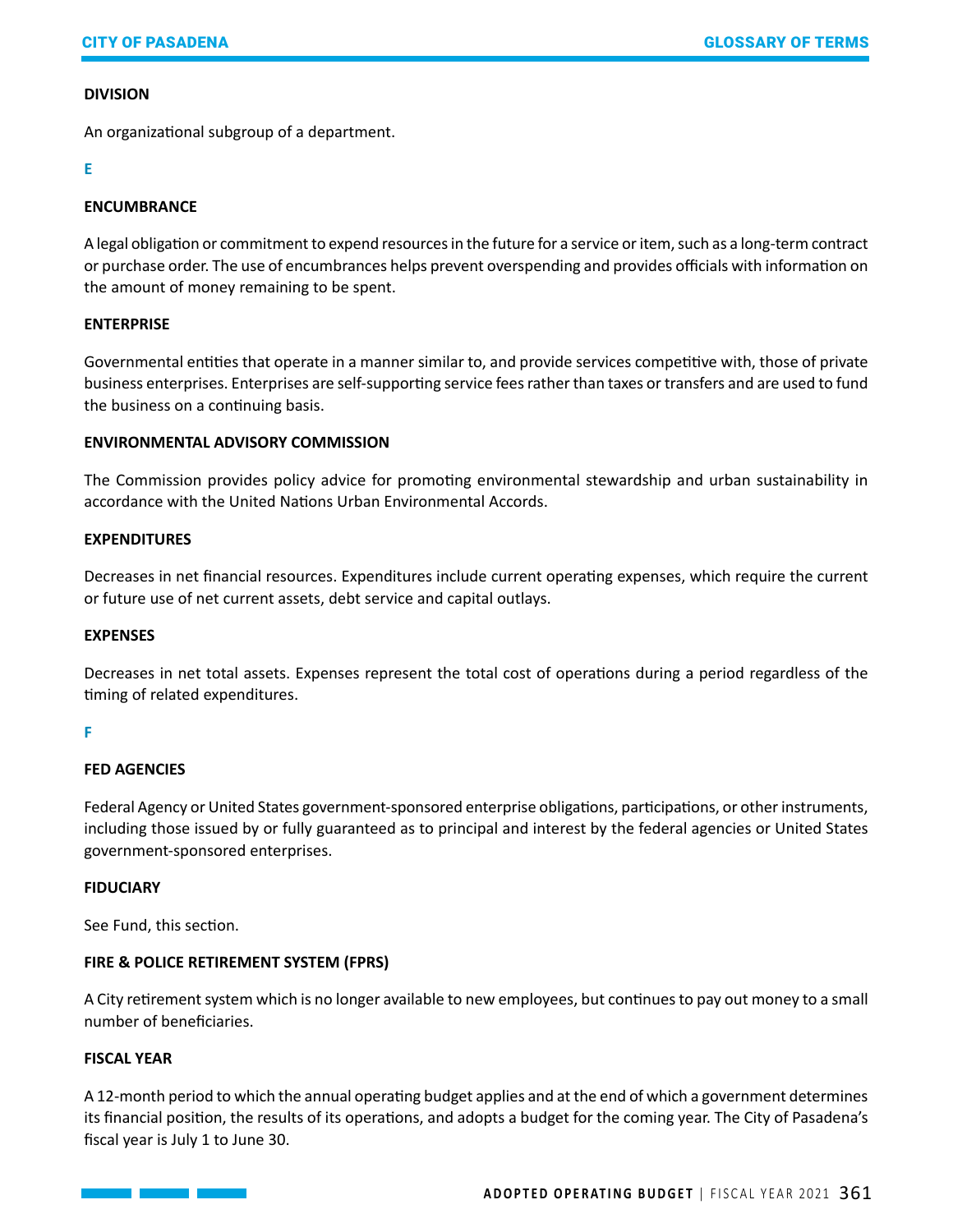# **FULL TIME EQUIVALENT (FTE)**

The conversion of part-time employee hours to an equivalent of a full-time position. For example: one person working half time would count as 0.50 FTE.

## **FUND**

A fund is defined as an independent fiscal and accounting entity with a self-balancing set of accounts, recording resources, related liabilities, obligations, reserves and equities segregated for the purpose of carrying out specific activities or attaining certain objectives in accordance with special regulations, restrictions or limitations. Pasadena uses the following fund types and account groups:

## **FUND BALANCE**

The amount of financial resources immediately available for use. Generally, this represents the excess of unrestricted current assets over current liabilities.

# **Governmental Fund Types**

- General Fund is the general operating fund of the City and accounts for all unrestricted financial resources except those required to be accounted for in another fund.
- Special Revenue Funds account for the proceeds of specific revenue sources (other than expendable trusts or capital projects) that are restricted by law or administrative action to expenditures for specified purposes.
- Debt Service Funds account for the accumulation of resources for, and the payment of, interest and principal on general long- term debt and related costs.
- Capital Project Funds account for financial resources segregated for the acquisition, construction, and renovation of major capital projects or facilities (other than those financed by proprietary fund types).

# **Proprietary Fund Types**

- Enterprise Funds account for operations in a manner similar to private business enterprises where the intent is that the costs (expenses, including depreciation) of providing goods or services to the general public on a continuing basis is to be financed or recovered primarily through user charges.
- Internal Service Funds account for the financing of goods or services provided by one department or agency to other departments or agencies of the City or to other governmental units on a cost-reimbursement basis.

### **Fiduciary Fund Types**

Agency Funds account for assets held by the City as trustee or agent for individuals, private organizations, other governmental units, and /or other funds. These funds are custodial in nature (assets correspond with liabilities) and do not involve measurement of results of operations.

# **Account Groups**

- General Fixed Asset Group accounts for and controls all City general fixed assets, other than those in the proprietary funds, of long-term character such as land, buildings and structures, and major equipment.
- General Long-Term Debt Account Group accounts for the City's outstanding long-term liabilities that are expected to be paid from future revenues of the governmental funds.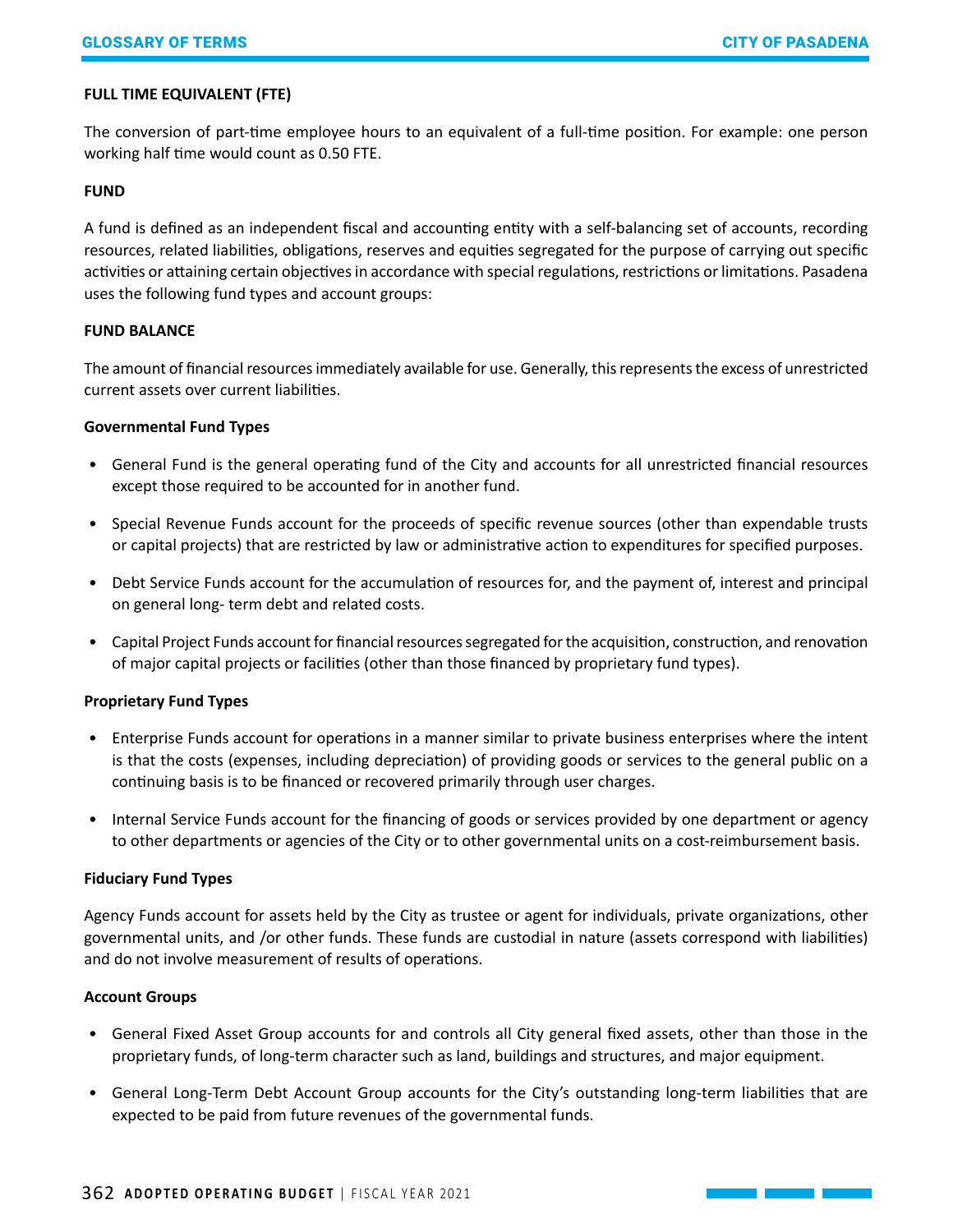### **G**

## **GANN APPROPRIATIONS LIMIT**

Article XIII-B of the California State Constitution provides limits regarding the total amount of appropriations in any fiscal year from tax proceeds.

### **GENERAL FUND**

See Fund, this section.

# **GENERAL OBLIGATION BOND (G.O.)**

A bond secured by a pledge of the issuer's taxing powers (limited or unlimited). More commonly the general obligation bonds of local governments are paid from ad valorem property taxes and other general revenues. Considered the most secure of all municipal debt. Limited in California by Proposition 13 to debt authorized by a vote of two thirds of voters in the case of local governments or a simple majority for state issuance.

## **GENERALLY ACCEPTED ACCOUNTING PRINCIPLES (GAAP)**

Uniform minimum standards of/and guidelines for financial accounting and reporting. They govern the form and content of the basic financial statements of an entity. GAAP encompasses the conventions, rules, and procedures necessary to define accepted accounting practices at a particular time. They include not only broad guidelines of general application, but also detailed practices and procedures. GAAP provides a standard by which to measure financial presentations.

### **GOVERNMENTAL FUND TYPES**

See Fund, this section.

## **GRANT**

Contributions, gifts of cash, or other assets from another governmental entity to be used or expended for a specific purpose, activity, or facility. An example is the Community Development Block Grant provided by the Federal Government.

## **H**

## **HOME PROGRAM**

Provides formula grants to states and localities that communities use, often in partnership with local nonprofit groups, to fund a wide range of activities that build, buy, and/or rehabilitate affordable housing for rent or homeownership or provide direct rental assistance to low-income people.

#### **I**

## **INTERFUND TRANSFERS**

and the state of the state of the state

These budgetary transactions consist of quasi-external transactions which would be treated as revenues and expenditures if they involved organizations external to the governmental unit, reimbursements of expenditures initially made in one fund which are attributable to another fund, and operating transfers where monies are appropriated from one fund to another fund to reimburse expenses which are of benefit to the first fund.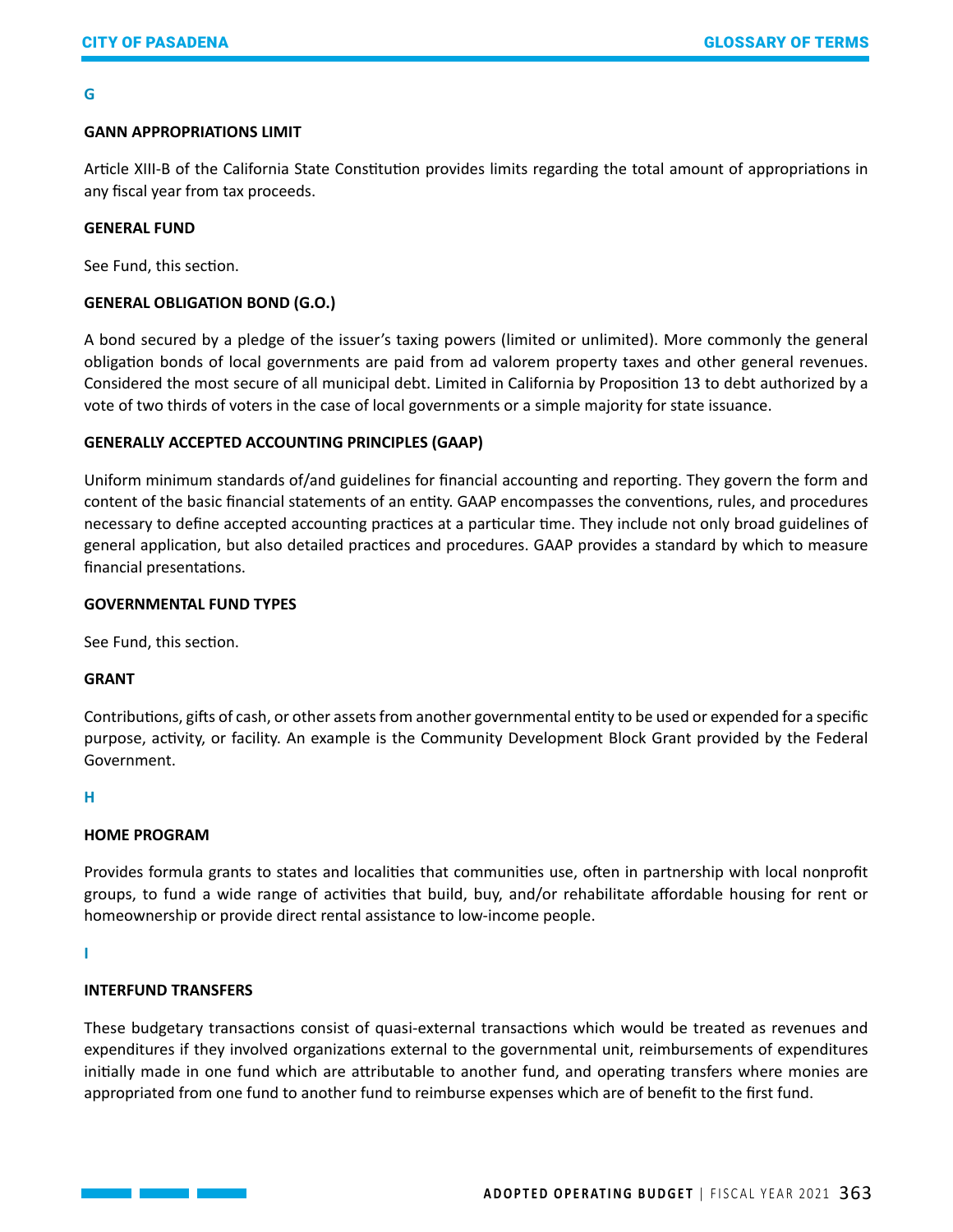# **INFRASTRUCTURE**

Physical facilities on which an entire community depends, such as sewers, storm drains, streets, buildings, utility lines and parks.

## **INTERGOVERNMENTAL REVENUE**

Revenue collected by one government and distributed (usually through some predetermined formula) to another level of government(s).

### **INTERNAL SERVICES CHARGES**

Charges used to account for the services provided by one department to another on a cost-reimbursement basis. These charges are accounted for in a separate fund, which is profit and loss oriented.

**J**

## **JOINT POWERS AUTHORITY (JPA)**

A JPA is formed when it is to the advantage of two or more public entities with common powers to consolidate their forces to acquire or construct a joint-use facility.

**L**

## **LOCAL AGENCY INVESTMENT FUND (LAIF)**

An investment pool managed by the State of California.

# **THE LEADERSHIP IN ENERGY AND ENVIRONMENTAL DESIGN (LEED)**

LEED Green Building rating System is a voluntary, consensus- based national standard for developing highperformance and sustainable buildings.

## **LEGAL DEBT LIMIT**

In accordance with City Charter section 910, the City is subject to a bonded debt limit, for any amount which, in the aggregate, may not exceed 15.0 percent of the assessed value of all real and personal property in the City subject to taxation for municipal purposes. For purposes of this limit, indebtedness is evidenced by general obligation bonds issued by the City. Each year, the legal debt limit is calculated by the Director of Finance.

**M**

### **MBS/GNMA**

Mortgage-backed securities including mortgage pass-through securities and collateralized mortgage obligations.

## **MODIFIED ACCRUAL BASIS**

The accrual basis of accounting where revenues are recognized when they become both "measurable" and "available" to finance expenditures of the current period. All governmental funds and agency funds are accounted for using the modified accrual basis of accounting.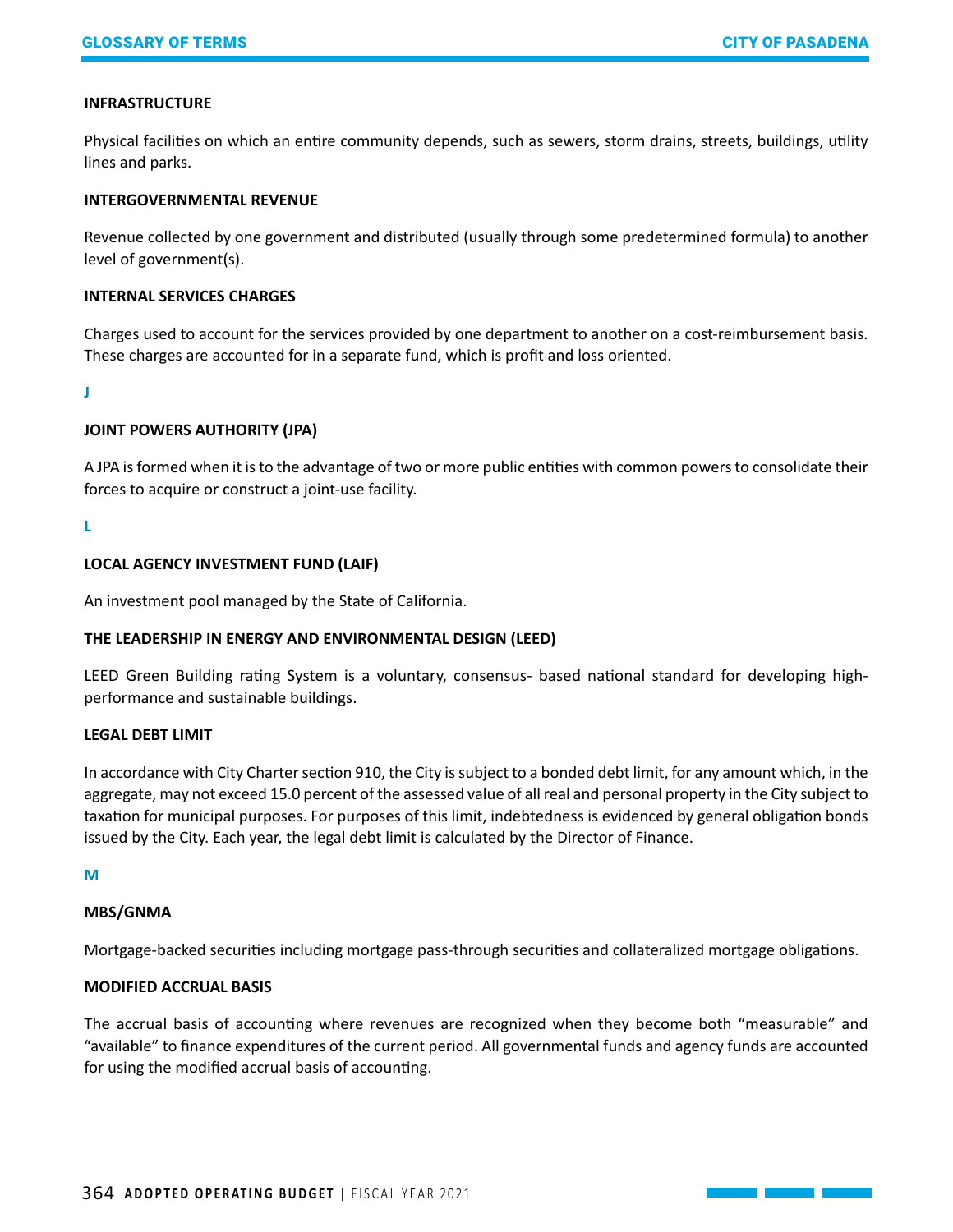## **MUNI**

Municipal securities, bonds, notes, warrants or other vehicle payable solely out of the revenues from a revenueproducing property owned, controlled, or operated by a local governmental agency.

### **MUNICIPAL CODE**

A book that contains the City Council approved ordinances currently in effect. The Code defines City policy with respect to areas such as planning, etc.

## **O**

## **OPERATING BUDGET**

A financial, programmatic and organizational plan for furthering the goals of the City Council through the departments of the City, which does not include one-time capital improvements projects.

### **OPERATING TRANSFERS**

Legally authorized transfers from a fund receiving revenue to the fund through which the resources are to be expended, such as transfers from the General Fund to a Special Revenue or Capital Projects Fund.

## **ORDINANCE**

A formal legislative enactment by the City Council. It has the full force and effect of law within City boundaries unless pre-empted by a higher form of law.

## **ORGANIZATION CHART**

A pictorial representation of the administrative and functional structure of a City unit.

**P**

# **PASADENA COMMUNITY DEVELOPMENT COMMISSION (PCDC)**

A body succeeding the Pasadena redevelopment Agency in 1981, whose purpose is to revitalize older neighborhoods, stimulate production of additional housing, encourage economic growth and create new jobs for Pasadena residents (see Redevelopment Agency).

### **PASADENA HOUSING AUTHORITY (PHA)**

Formerly known as the Local Housing Authority (LHA), this body administers the City's federally funded housing programs under contract with the United States Department of Housing and Urban Development (HUD).

## **PERFORMANCE MEASURES**

Data collected regarding program results, which indicate the level of achievement of a desired result.

## **PERFORMANCE TARGET**

The level of achievement towards desired program results expected for the stated fiscal year.

### **PERSONNEL EXPENSES**

and the state of the state of the

Compensation paid to, or on behalf of, City employees for salaries and wages, overtime and benefits.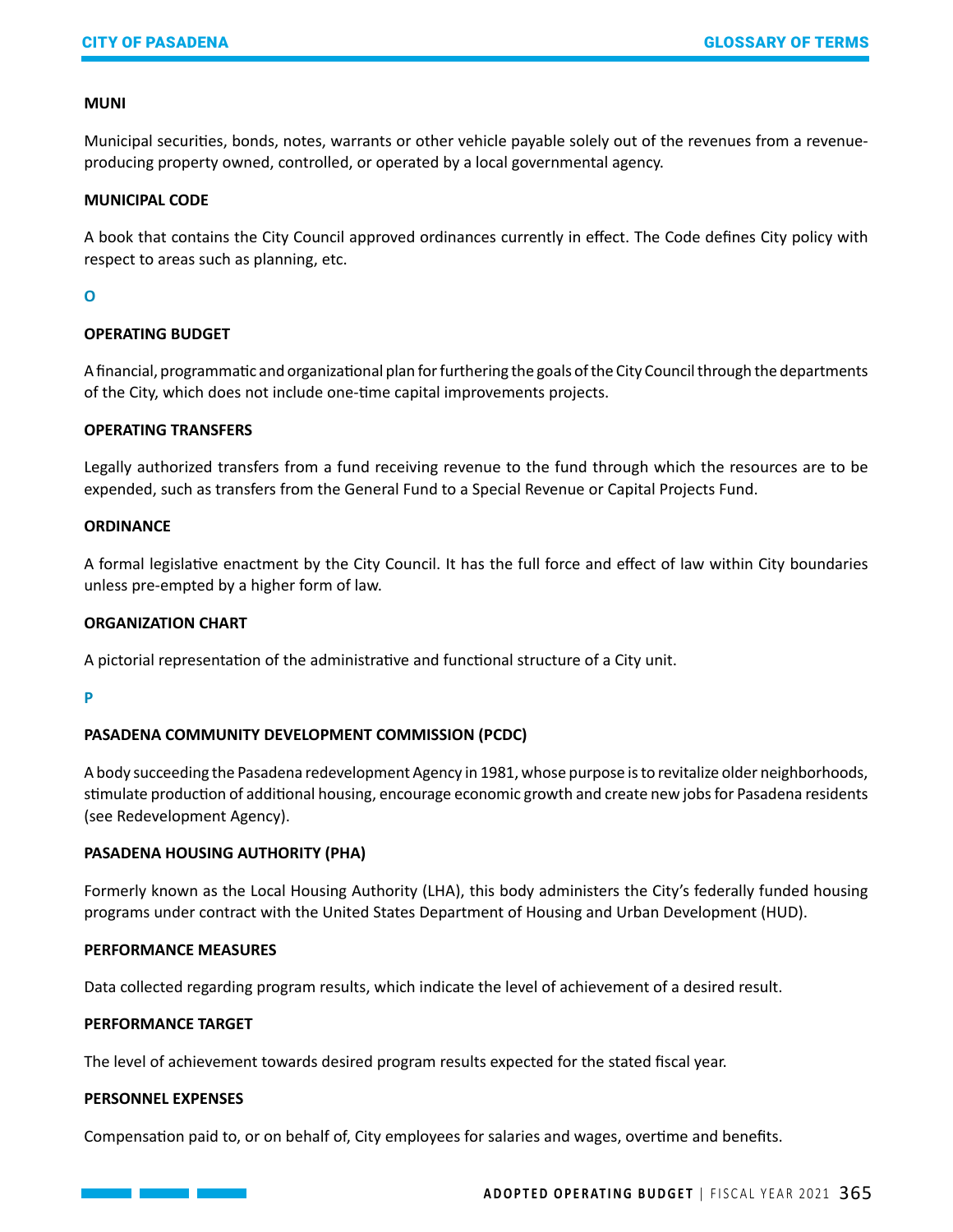### **PRINCIPAL**

The face value of a bond, exclusive of interest.

## **PROGRAM BUDGET**

A budget organized by programs. A program used in this application is a grouping of related activities, projects and services that are similar in purpose. The expenditure focus of a program budget is related to the nature of work and services performed.

## **PROGRAM/SECTION**

Level at which the City Council appropriates funds within a department. In general, programs refer to distinct work units or service providing groups within departments.

## **PROPERTY MAINTENANCE ORDINANCE**

A program established to address code compliance complaints received on commercial and residential properties.

### **PROPERTY TAX**

A tax levied on real estate and personal property.

## **PROPERTY TRANSFER TAX**

A tax assessed on all real property transfers at the current rate of \$.55 per \$500 in assessed value, and is collected at the time of the transfer with the County receiving half the collected amount.

# **PUBLIC EMPLOYEES RETIREMENT SYSTEM (PERS)**

Statewide retirement system that covers most City of Pasadena employees.

### **R**

# **RECOMMENDED BUDGET**

The draft financial budget document detailing the City Manager's recommended spending plan for the next fiscal year. The recommended budget is reviewed and modified by the City Council before formal adoption as the Adopted Operating Budget.

# **REDEVELOPMENT AGENCY**

A legislatively established subdivision of government established to revitalize blighted and economically depressed areas of a community and to promote economic growth (see Pasadena Community Development Commission). Tax Allocation Bonds are issued to pay the cost of land and building acquisition and their redevelopment and are repaid by the incremental increase in property tax revenues produced by the increased assessed value of the area after redevelopment. Redevelopment agencies may also sell Housing Mortgage Revenue Bonds to finance housing units within an area, a fixed percentage of which must be for low- cost housing.

## **REFUNDING BOND**

The issuance of a new bond for the purpose of retiring an already outstanding bond issue.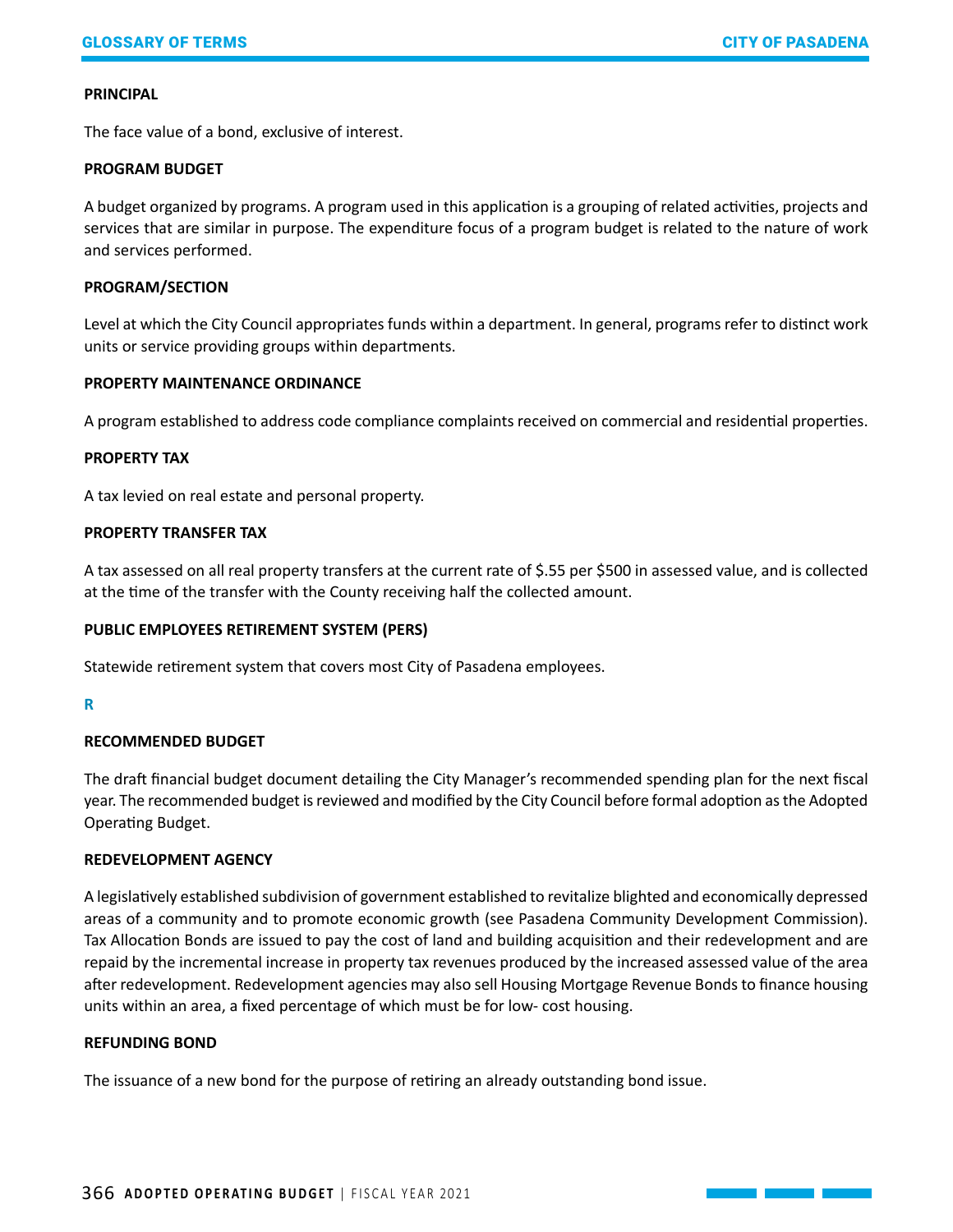## **REP OR REPURCHASE AGREEMENTS**

A purchase of securities by a local agency pursuant to an agreement by which the counterparty seller will repurchase the securities on or before a specified date and for a specified amount.

### **RESERVES**

A portion of the fund balance set aside for a specific purpose.

## **RESOLUTION**

A special order of the City Council which has a lower legal standing than an ordinance.

## **RESOURCES**

Supply of funds to be used in paying for planned expenditures.

### **RETAINED EARNINGS**

An equity account reflecting the accumulated earnings of Proprietary Fund types. For budgeting purposes, the working capital definition of fund balance is used.

### **REVENUE**

Moneys that the City receives as income such as tax payments, fees from specific services, receipts from other governments, fines, forfeitures, grants, rents, and interest income.

### **REVENUE BOND**

A municipal bond whose debt service is payable solely from the revenues received from operating the facilities acquired or constructed with the proceeds of the bonds.

### **S**

# **SALARY RESOLUTION**

Document approved by the City Council detailing employee classifications and associated salary rates.

### **SENATE BILL 481 (SB481)**

A complex bill passed by the California Legislature in FY 1988 allowing the City to divert some funds received from redevelopment areas to fund the Fire and Police Retirement System (FPRS). Provisions require the City to set aside significant funds for the provision of low and moderate income housing.

### **SECURITIES**

A legal document of a financial nature. Securities can be ownership of a company (as in stocks), or statements of indebtedness (as in bonds, notes payable), a right (options), or any other financial arrangement to exchange payment and title or rights for some benefit.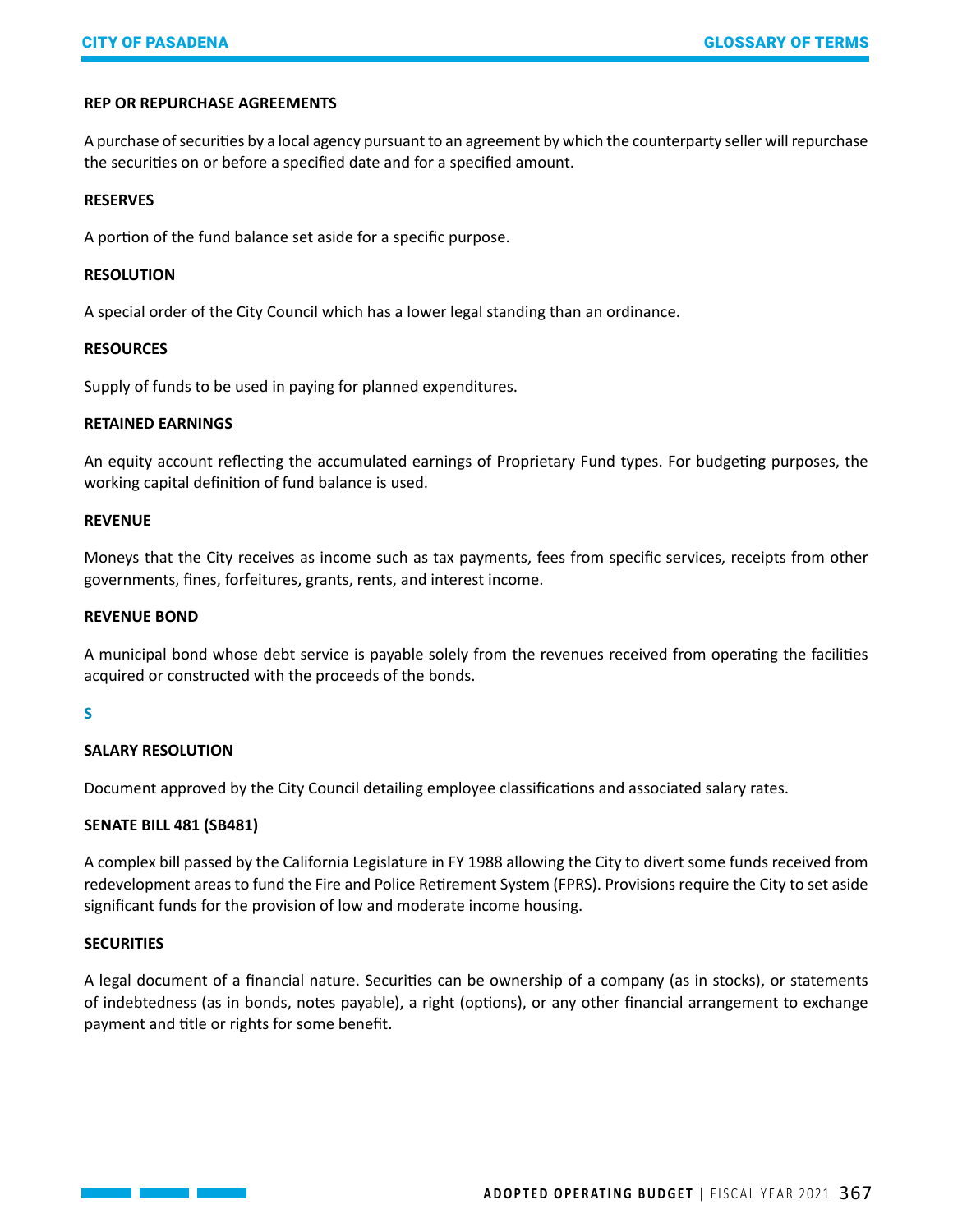## **SELF-INSURANCE**

A term used to describe the retention of liabilities, arising out of the ownership of property or from some other cause, instead of transferring that risk to an independent third party through the purchase of an insurance policy. The City currently provides self- insurance for workers' compensation, general liability, and unemployment. The City has purchased outside insurance for excess coverage in these areas.

## **SERVICE LEVEL**

Selected level of performance, based upon a performance standard, for a public service, product or outcome.

## **SERVICES & SUPPLIES**

A major expenditure classification detailed in the budget containing items such as consultant services, supplies, and contractual services.

## **SPECIAL REVENUE FUND**

See Fund, this section.

## **STRANDED INVESTMENT RESERVE**

A reserve established prior to deregulation of the California electrical industry, which was intended to offset the cost of long- term purchase power agreements thereby bringing the City's rates for electricity in-line with anticipated market rates.

## **SUBVENTIONS**

Moneys received from the State of California to reimburse the City for the costs associated with state-mandated programs and services as well as the City's allocations of various State collected funds.

## **SUPPLEMENTAL ROLL PROPERTY TAXES**

Assessed on property that changes ownership during the year and is based on the difference between the new and old assessed values.

### **T**

# **TAX ALLOCATION BOND**

Bonds issued in conjunction with a redevelopment project. The taxes pledged to their repayment come from the increase of assessed value over and above a pre-established base. The redevelopment creates this added value, known as the tax increment.

# **TRANSIENT OCCUPANCY TAX (TOT)**

A tax imposed on individuals renting accommodations in hotels, motels, and boarding houses.

# **U**

# **UTILITY USERS TAX (UUT)**

A tax imposed on users for various utilities in the City including Telephone, Gas, Electric and Cable TV services.